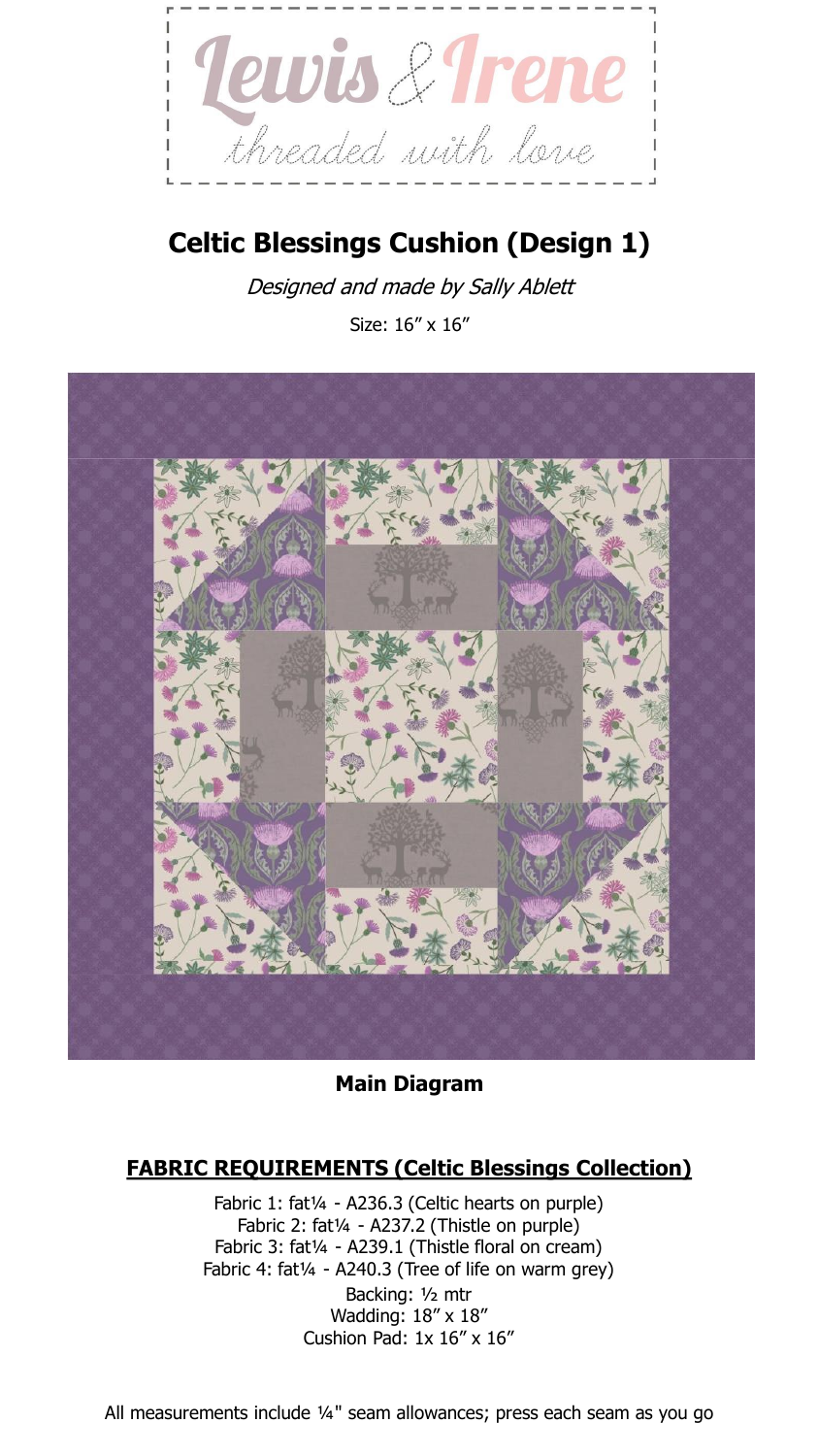#### **CUTTING**

**1.** From fabric 1 cut: 2 x 2½" x 12½" 2 x 2½" x 16½" **2.** From fabric 2 cut:

2 x 4⅞" x 4⅞" cut in half diagonally once (one from bottom left and one top left to bottom right) **3.** From fabric 3 cut:

2 x 4⅞" x 4⅞" cut in half diagonally once (one from bottom left and one top left to bottom right)

- 4 x 2½" x 4½" 1 x 4½" x 4½"
- **4.** From fabric 4 cut:
	- 4 x 2½" x 4½"

## **MAKING UP THE CUSHION**

Lay out the fabric pieces for the block



Sew the small triangles together to make a square Now sew the squares in rows and then the rows together to make the block Add the borders sides and then the top and bottom Layer wadding and cushion top and quilt Trim back the wadding

### **Envelope back for cushion**

Cut two pieces of fabric the width of the cushion front x ⅔ of the length. For example, a 16" cushion would need two pieces 16" x 12"

- 1. Turn in and hem one long edge on each piece
- 2. Place the cushion front face up on your work table
- 3. Place one piece of the backing fabric face down on top of the cushion front matching top and side edges
- 4. Place the second piece of backing fabric face down on the cushion front matching bottom and side edges
	- 5. Pin in place and stitch all round
		- 6. Turn right side out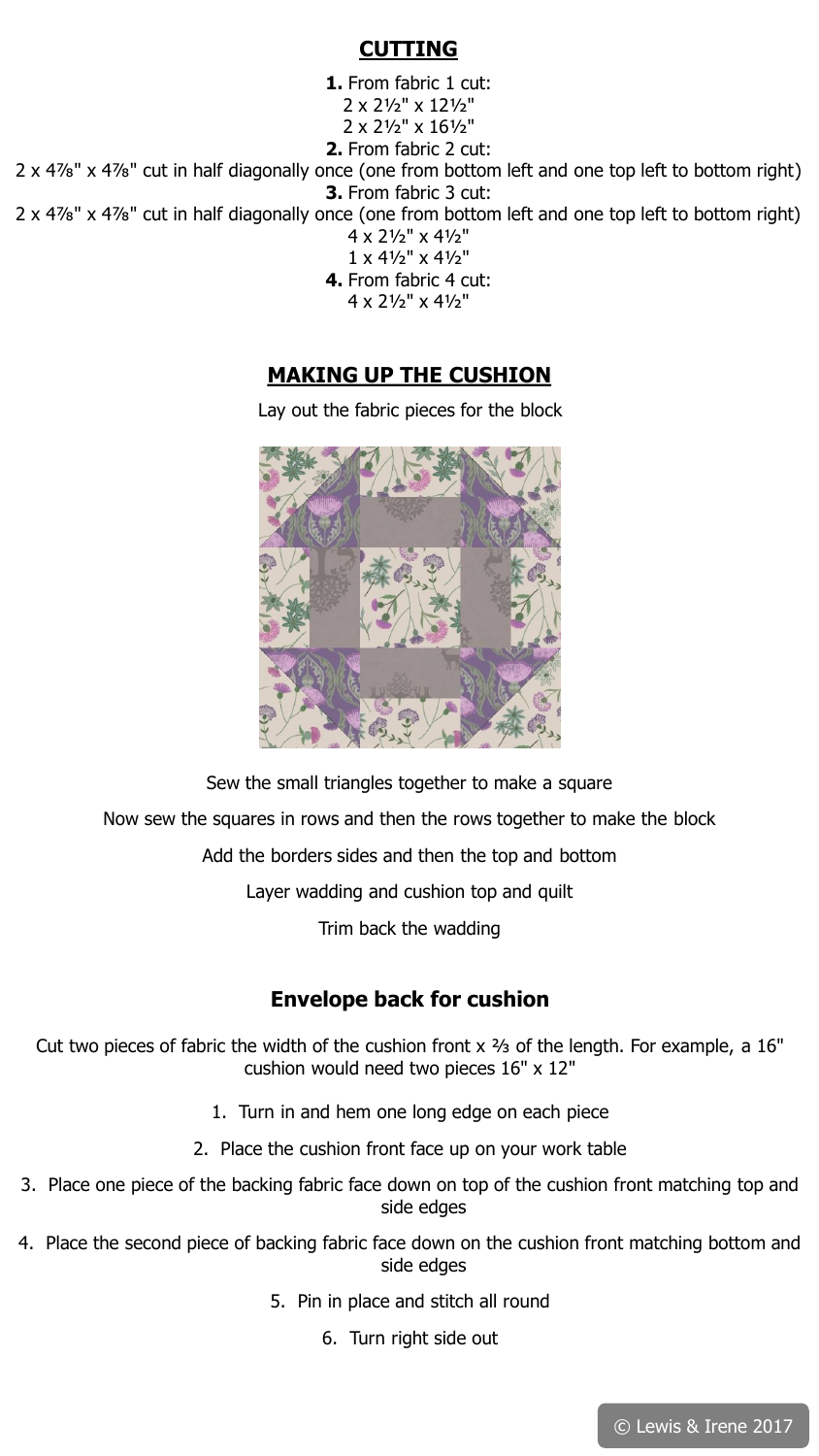

# **Celtic Blessings Cushion (Design 2)**

Designed and made by Sally Ablett Size: 16" x 16"



**Main Diagram**

# **FABRIC REQUIREMENTS (Celtic Blessings Collection)**

Fabric 1: fat¼ - A237.2 (Thistle on purple) Fabric 2: fat1/4 - A239.1 (Thistle floral on cream) Fabric 3: fat<sup>1/4</sup> - A240.3 (Tree of life on warm grey) Fabric 4: fat1/4 - A238.1 (Soft green check) Backing: ½ mtr Wadding: 18" x 18" Cushion Pad:  $1x 16''$  x  $16''$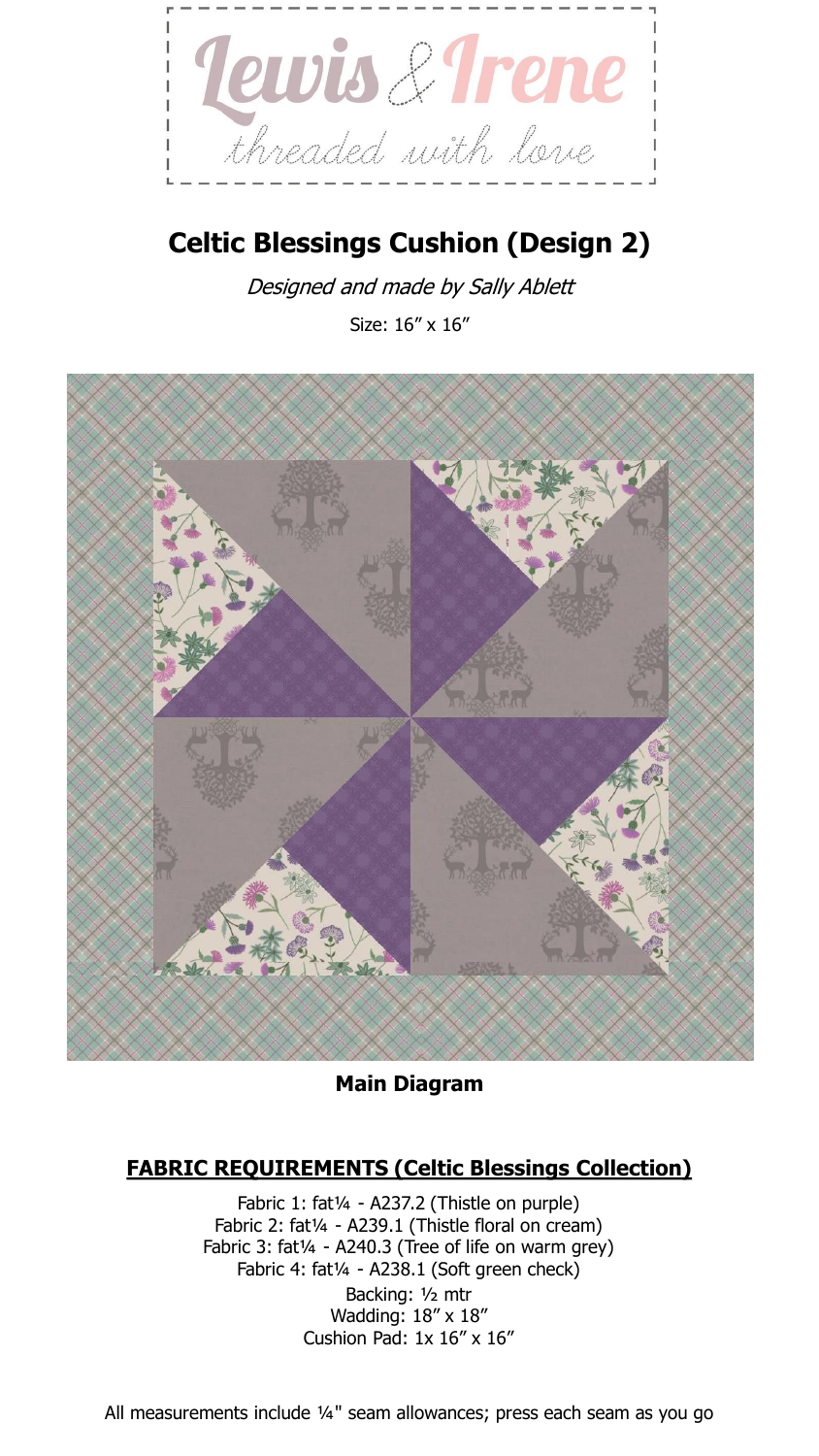## **CUTTING**

**1.** From fabric 1 cut: 1 x 7¼" x 7¼" cut in half diagonally twice **2.** From fabric 2 cut: 1 x 7¼" x 7¼" cut in half diagonally twice **3.** From fabric 3 cut: 2 x 6⅞" x 6⅞" cut in half diagonally once **4.** From fabric 4 cut: 2 x 2½" x 12½" 2 x 2½" x 16½"

### **MAKING UP THE CUSHION**

Lay out the fabric pieces for the block



Sew the small triangles together to make a larger triangle

Next sew the lager triangles together to made a square

Stitch your squares together in rows and then stitch your rows together to complete the centre of cushion

Add the borders, sides and then top and bottom

Make up as design 1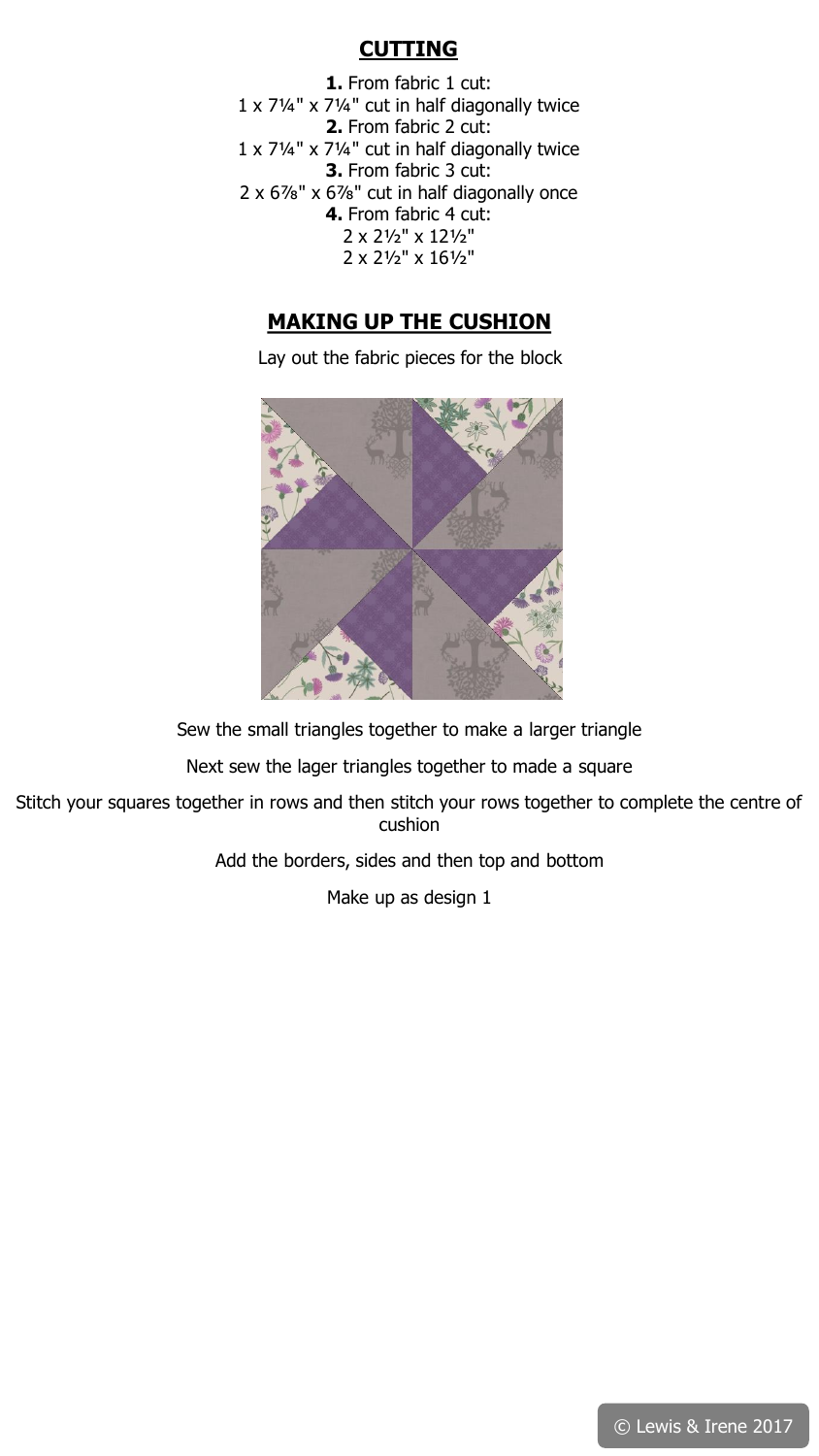

# **Celtic Blessings Cushion (Design 3)**

Designed and made by Sally Ablett

Size: 16" x 16"



**Main Diagram**

# **FABRIC REQUIREMENTS (Celtic Blessings Collection)**

Fabric 1: ⅜yd - 40cm - A240.3 (Tree of life on warm grey) Fabric 2: fat1/4 - A239.1 (Thistle floral on cream) Fabric 3: fat¼ - A237.2 (Thistle on purple) Backing: ½ mtr Wadding: 18" x 18" Cushion Pad: 1x 16" x 16"

All measurements include ¼" seam allowances; press each seam as you go